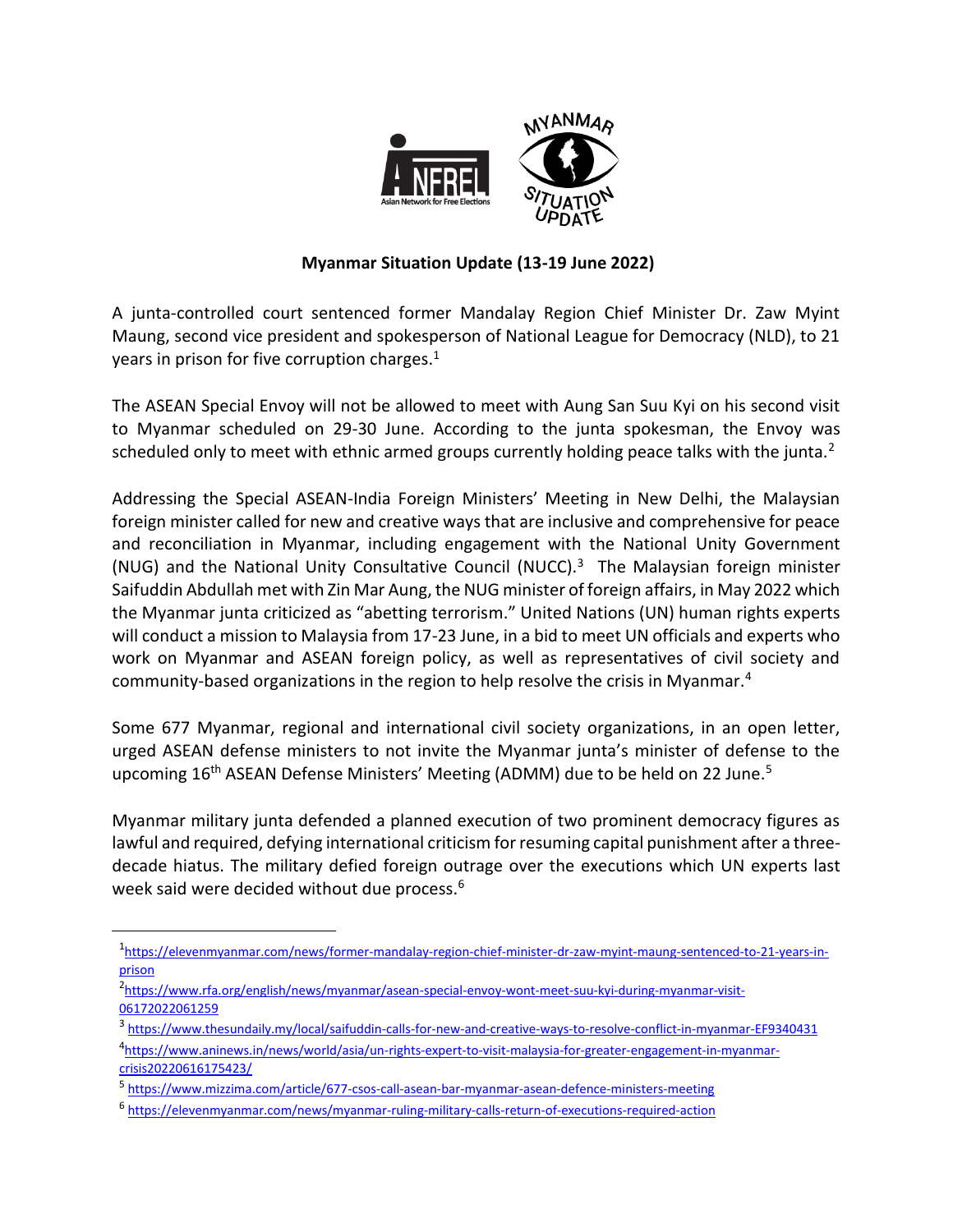A UN official urged action to prevent a lost generation of children in Myanmar as the military regime systematically abused children since taking power. More than 1,400 youths have been detained and at least 61 are currently being held as hostage while 142 children have been tortured since the coup.<sup>7</sup> The UN also called for the protection of children from the Myanmar military junta's brutal attacks which "constitute crimes against humanity." Tom Andrews, UN special rapporteur on human rights in Myanmar, issued a report saying that at least 382 children have been killed or maimed by armed groups since the coup last year.<sup>8</sup>

According to media reports, the humanitarian assistance of the UN High Commissioner for Refugees (UNHCR) has rarely reached the displaced people in desperate need. UNHCR released a statement on 9 June that it has provided emergency relief supplies to more than 50,000 refugees in Loikaw and Demowso Townships in Kayah State in May and early June.<sup>9</sup>

Viettel has been helping the Myanmar junta to track civilians and military deserters, according to Justice for Myanmar (JFM), which called for immediate sanctions against Viettel Global Investment (VGI), a unit of Vietnam's largest mobile carrier. Viettel is owned by Vietnam's defense ministry and VGI holds a stake in Telecom International Myanmar, which runs mobile company Mytel.<sup>10</sup>

As Myanmar intends to join Russia's financial messaging system (FMS), the central banks of the two countries are negotiating, the Minister of investment and foreign economic relations of Myanmar said. Myanmar and Russia are also discussing the use of Russian Mir payment system cards in Asian countries. Furthermore, he said Myanmar intends to increase the volume of grain supplies from Russia.<sup>11</sup>

NUG acting president Duwa Lashi La called on Tuesday, 14 June, for people to prepare to put an end to the fraudulent election planned by the junta for next year, which the country's democratic forces see as an attempt to prolong military rule.<sup>12</sup>

The junta committed almost 2,800 war crimes including arbitrary killing, extrajudicial use if torture, using civilians as human shield, air and artillery strikes on civilian targets, the looting and burning of houses and the use of sexual violence across the country in the last six months, according to NUG.<sup>13</sup>

l

<sup>&</sup>lt;sup>7</sup> <https://www.rfa.org/english/news/myanmar/lost-generation-06142022164025.html>

<sup>&</sup>lt;sup>8</sup><https://www.pna.gov.ph/articles/1176786>

<sup>&</sup>lt;sup>9</sup> <https://www.bnionline.net/en/news/unhcrs-assistance-hardly-reaches-idps-desperate-need>

<sup>10</sup>[https://www.rfa.org/english/news/vietnam/justice-for-myanmar-vietnamese-telco-helps-junta-track-deserters-](https://www.rfa.org/english/news/vietnam/justice-for-myanmar-vietnamese-telco-helps-junta-track-deserters-06172022003047.html)[06172022003047.html](https://www.rfa.org/english/news/vietnam/justice-for-myanmar-vietnamese-telco-helps-junta-track-deserters-06172022003047.html)

<sup>11</sup> <https://theprint.in/world/myanmar-to-join-russias-financial-messaging-system/1002392/>

<sup>12</sup> [https://www.irrawaddy.com/news/burma/nug-acting-president-calls-for-people-to-put-an-end-to-juntas-planned](https://www.irrawaddy.com/news/burma/nug-acting-president-calls-for-people-to-put-an-end-to-juntas-planned-election.html)[election.html](https://www.irrawaddy.com/news/burma/nug-acting-president-calls-for-people-to-put-an-end-to-juntas-planned-election.html)

<sup>13</sup> [https://www.irrawaddy.com/news/burma/myanmar-regime-committed-almost-2800-war-crimes-in-last-six-months](https://www.irrawaddy.com/news/burma/myanmar-regime-committed-almost-2800-war-crimes-in-last-six-months-nug.html)[nug.html](https://www.irrawaddy.com/news/burma/myanmar-regime-committed-almost-2800-war-crimes-in-last-six-months-nug.html)